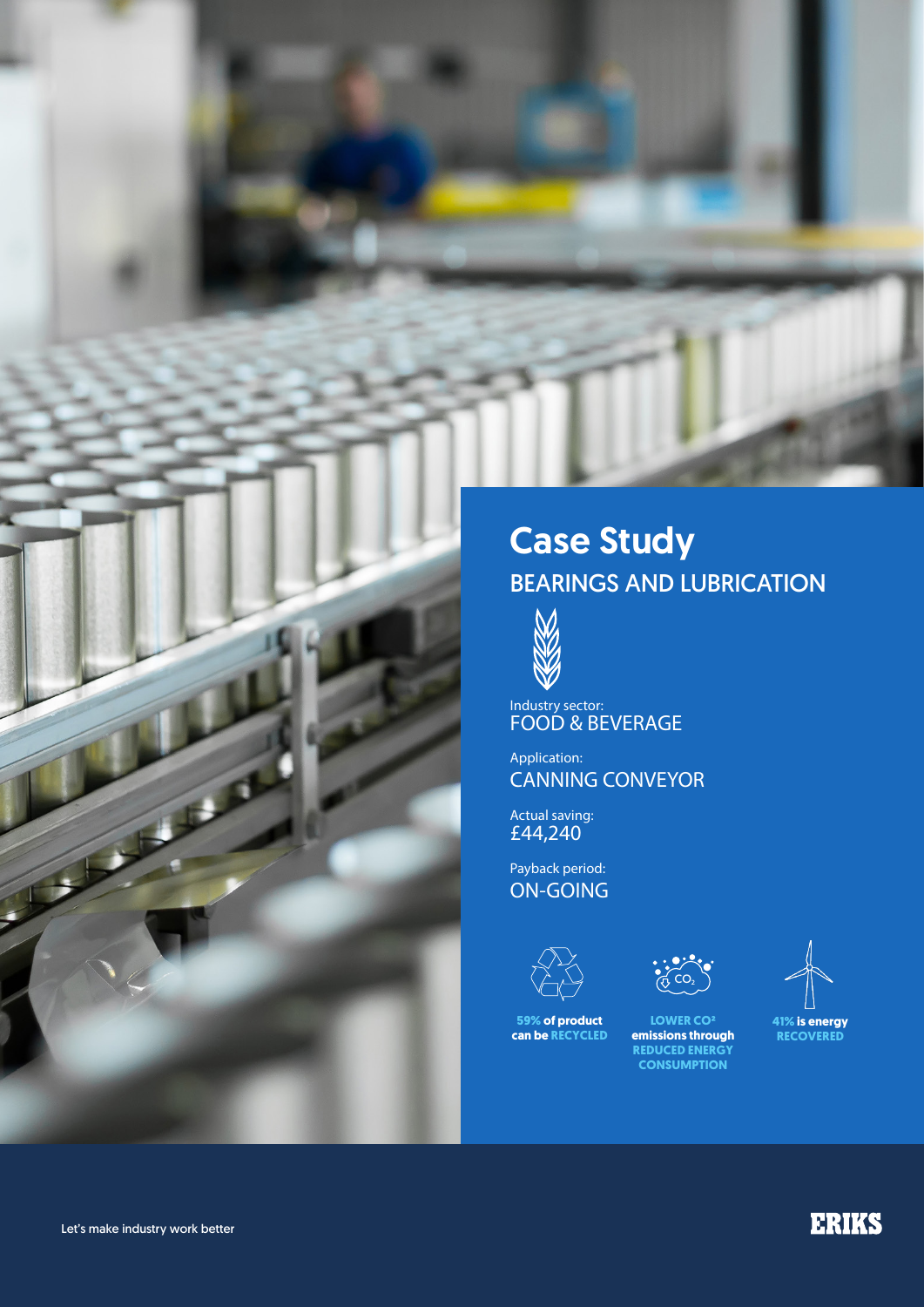# Ground-breaking technology trial; improving hygiene while reducing costs

#### THE ISSUE

**One of the biggest ironies of operating in a clean environment is that repeated washdowns are one of the main causes of problematic hygiene and machinery complications.** 

Particularly in the food and beverage sector, plant rooms are subject to frequent high-pressure cleaning processes, more often than not using detergents and fluids which contain antibacterial cleansing agents.

These detergents are designed to penetrate gaps and crevices, and therefore easily migrate under seal lips. This allows cleaning agents into the bearing enclosure, which can then attack and degrade the grease. Seals are further damaged over time, leading to a loss of sealing efficiency. This then results in water entering the bearing, resulting in grease emulsification and wash-out.

One reputable international food group was experiencing multiple issues with their existing bearing units across several conveyor lines at one of Europe's largest canning sites.

# **'very high incidence of bearing replacement'**

The company had noticed a very high incidence of bearing replacement due to premature failure. This was generating significant additional maintenance costs. In addition to this, the required relubrication process created associated issues with both cost and contamination.

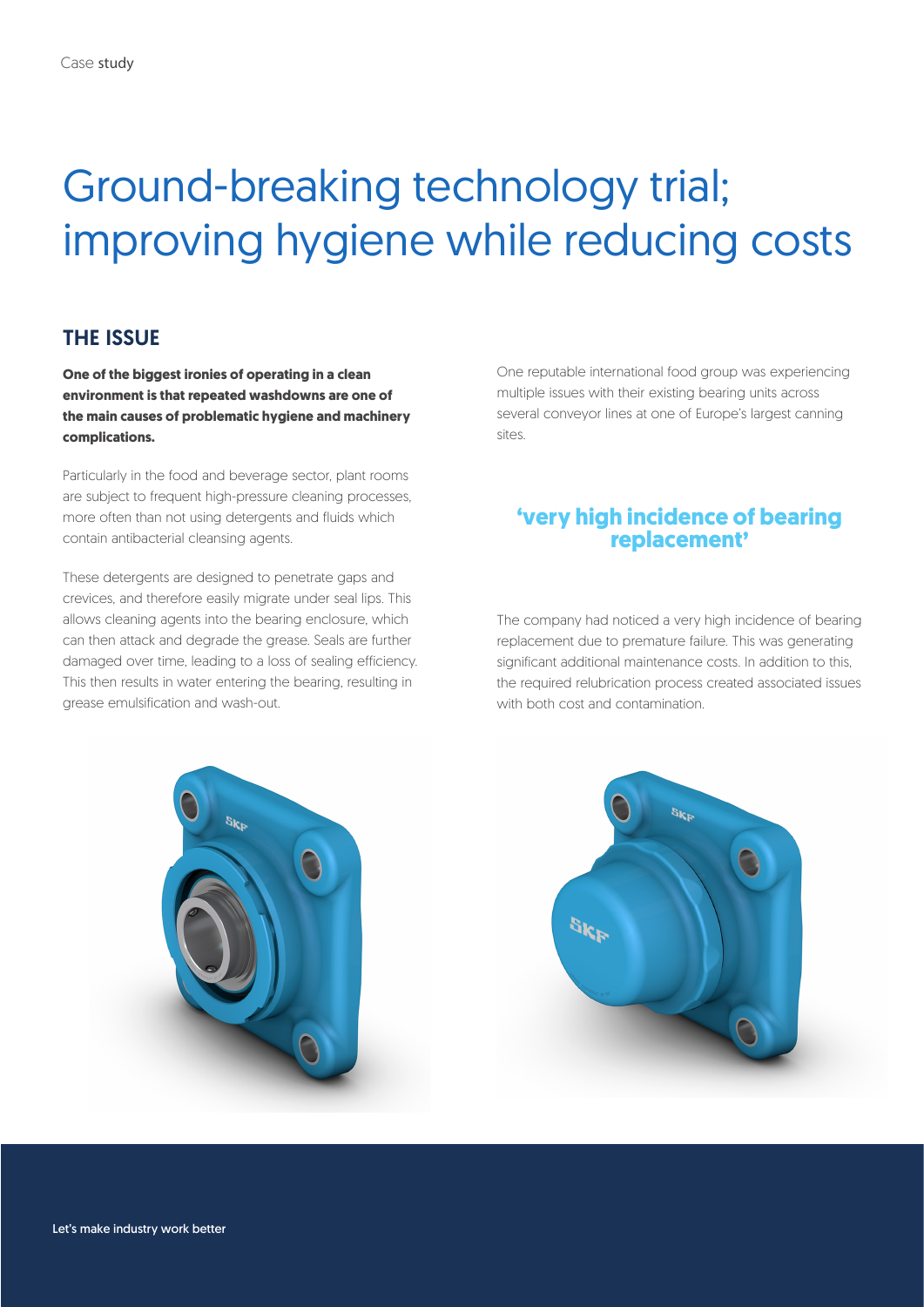### THE SOLUTION

Undertaking an improvements survey back in 2012, ERIKS UK & Ireland recommended that the existing bearing units should be replaced with SKF Food Line Y-bearing units.

Undertaking an initial 6 month trial with the then-current Food Line bearing unit technology, the customer proceeded to include this roll-out in an on-going maintenance schedule, ordering more than 400 bearing units in a two-year period.

Since then technology has moved on. Following the success of the first trial, ERIKS and SKF presented a developed Food Line offer and the customer successfully trialled new bearing inserts. They are now trialling complete, fully sealed units.

The new complete units were installed on three applications across the plant - Stock Discharge Conveyor, CAM washer and Pea Separator Disc.

### **SKF Food Line Bearing Unit facts:**

- Improved hygiene during wash downs
- **n** Reduced bacteria build up during food processing
- **n** Proactively protect your products and ensure compliance
- **n** Reduced relubrication and cleaning downtime
- n Reduced maintenance, downtime and environmental costs

# **More than just a colour change**

Lubricated for life, they solve many of the issues that are associated with conventional maintenance plans. Firstly, they're now blue – in keeping with industry guidance and to maximise optical detectability.

The grease that these units come with as standard is NSF H1 registered, Halal and Kosher-approved and allergen free. Coming in six different shape variations, the units are available either open or closed.

Precisely shaped to drain all excessive liquid, each closed unit is water-proof to 80 bar, allowing for the rigorous cleaning processes associated with the industry.

### **'precisely shaped to drain excessive liquid'**

Looking beyond the exterior, the SKF Food Line ball bearing unit - Blue Range has been built from the ground up, with each component specifically designed to strike the perfect balance between performance and hygiene.

One of the biggest innovations is the new surface geometry of the housing, which adheres to the European Hygienic Design Group (EHEDG) guidelines. The patented unit has been reconfigured to overcome issues of residue build-up and aid in easier cleaning processes, leading to a reduction in potential contamination traps.

The composite material for the blue range housings is reinforced polypropylene – a material chosen for its dimensional stability and chemical resistance to detergents and contaminants.